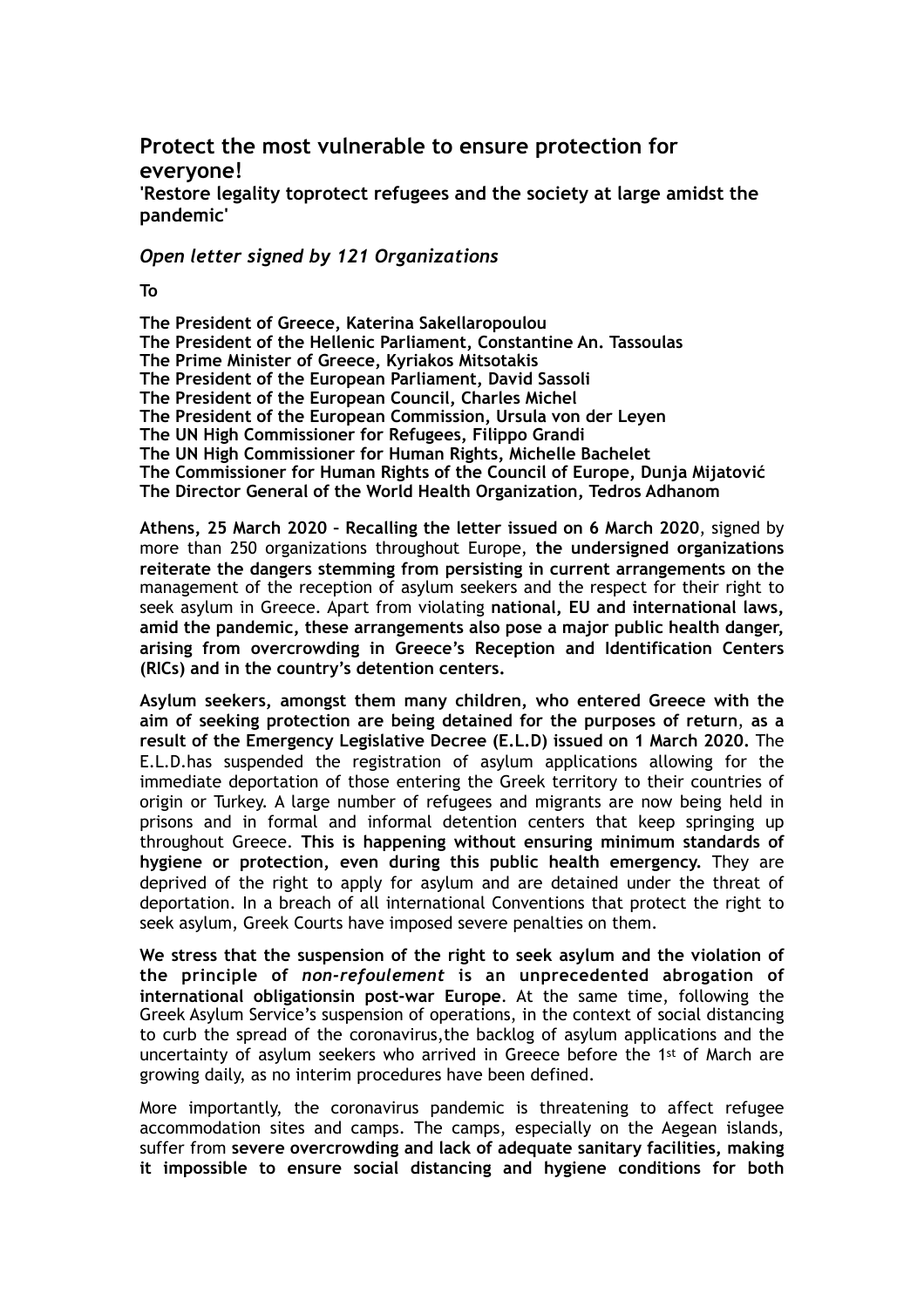**residents and employees. This poses a major threat to public health for both asylum seekers and for society as large.** Similarly, the significant increase in the number of third-country nationals placed in administrative detention, in the weeks preceding and especially those following the E.L.D., notwithstanding issues of legality, puts the health of detainees and employees alike at grave risk.

#### **We address all competent Greek authorities, requesting:**

- **To immediately protect public health with steps designed to protect those residing in camps, camp employees and society at large. The first step should be to urgently decongest the islands**, by prioritizing the transfer of those asylum seekers who are most at risk to the Greek mainland or to other EU Member States, in a manner that will protect the health of all involved, as well as public health.
- **To rescind the E.L.D**, which is due to expire on 2 April 2020; **to clarify that refugees who have entered Greece after 1 March 2020 will be granted protection and to suspend deportation decisions that, especially during the pandemic, jeopardize the lives, health, freedom and basic rights of returnees**. Reinstating access to asylum, and in particular respecting the principle of *non-refoulement*, will restore the state of legality.
- **To implement alternatives to detention for all administrative detainees throughout Greece,** and to prevent ongoing arrests by the police authorities on account of the lack of legal documentsfor the duration of the pandemic.
- **To take all necessary measures to ensure that, even under these emergency conditions, everyone wishing to apply for asylum will be able to do so before the Greek Asylum Service,** in a way that safeguards the health of asylum seekers and employees alike.

### **We once more address the Institutions of the European Union and all member states, requesting:**

- **To safeguard the right to seek asylum**, one of the core rights underlying the fabric of post-war Europe, by exercising their responsibility to ensure all EU member states comply with their international obligations.
- **To establish timely and fair relocation mechanisms that will, at minimum, take the most vulnerable, such as children and people with disabilities, away from the Greek islands and into appropriate accommodation within the reach of health services.** As this is a health emergency, relocation should be facilitated, keeping only necessary checks to avoid spread of Covid-19.
- **To support the Greek Government in its effort to safeguard public health**, which can only be achieved through the extensive decongestion of the RICs, the adoption of protective measures that include the population of refugees and migrants, and particularly through avoiding "ghettoization" or generalized detention.

## **We address the bodies of the Council of Europe and the United Nations, requesting:**

• **To provide Greece with all possible assistance to avoid the public health crisis that could result, particularly, from the situation in the camps.**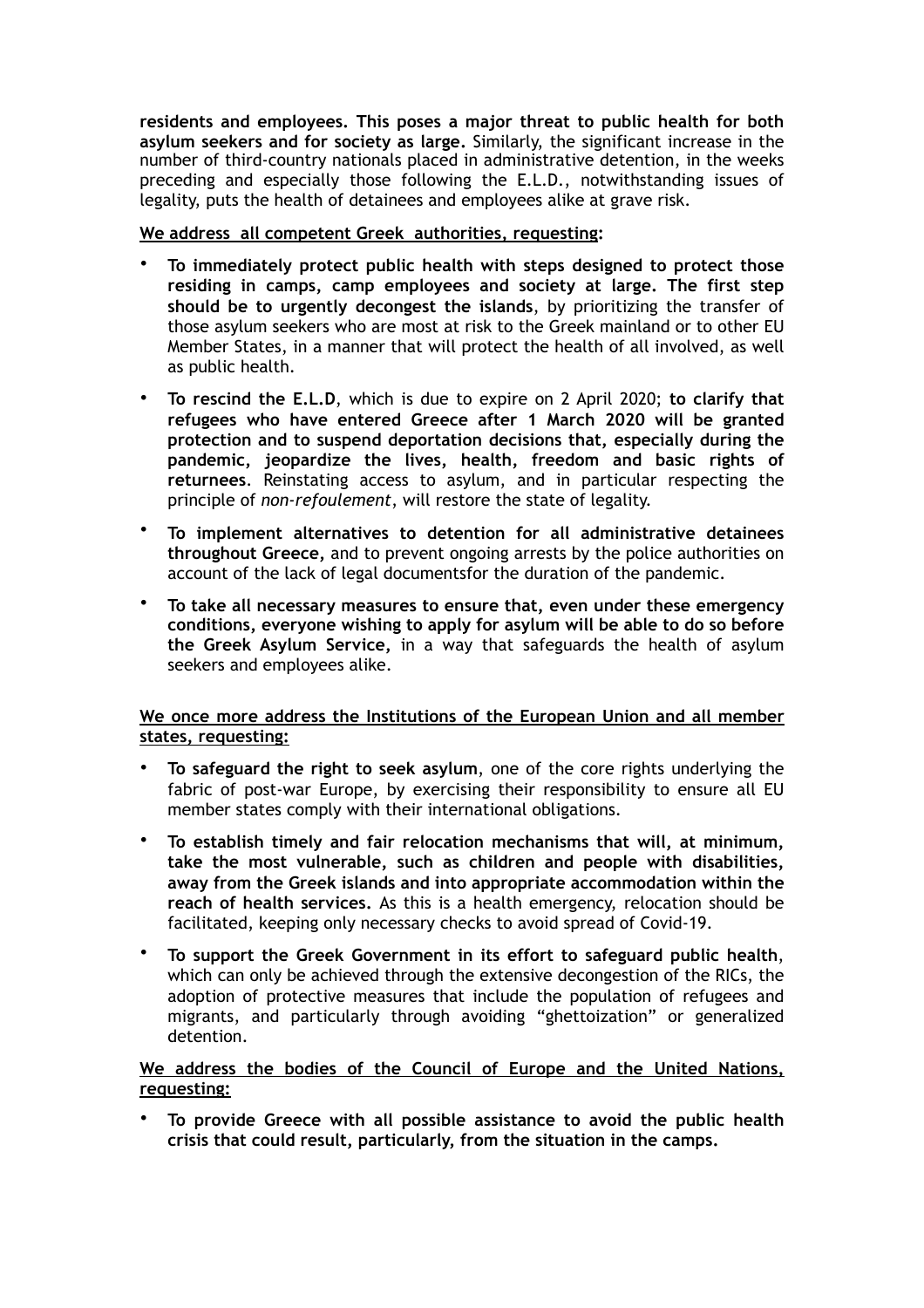• **To strengthen the monitoring procedures and oversight for the European Union's and its member states' compliance with International Conventions and International Human Rights Standards.** 

**In closing, we call on everyone to restore legality and be mindful of not neglecting refugees and other vulnerable groups in times of crisis. Prevailing conditions in the camps, coupled with the inadvertent effects of suspending access to asylum, not only undermine our laws, but can undermine public health in its entirety. These considerations only act to amplify our original plea to restore legality and safeguard our common European system of values.** 

**LIST OF SIGNATORIES** 

A DROP IN THE OCEAN (Norway/ Greece) ACTION FOR EDUCATION (GREECE) ACTIONAID DENMARK ACTIONAID HELLAS ACTIONAID INTERNATIONAL ACTIONAID ITALIA AEDH (EUROPEAN ASSOCIATION FOR THE DEFENSE OF HUMAN RIGHTS) (Belgium) AITIMA (Greece) ANASA CULTURAL CENTER (Greece) ANDALUCIA ACOGE (Spain) AOI - INTERNATIONAL COOPERATION AND SOLIDARITY (Italy) ARSIS – ASSOCIATION FOR THE SOCIAL SUPPORT OF YOUTH ASKV / STEUNPUNT VLUCHTELINGEN (Netherlands) ASSOCIATION POUR LA PROMOTION DES DROITS HUMAINS (APDH) (Switzerland) ASSOCIAZIONE RICREATIVA CULTURALE ITALIANA (ARCI) (Italy) ASTI (Λουξεµβούργο) ASYLOS (UK) ATTIKA HUMAN SUPPORT (Greece) AVOCATS SANS FRONTIÈRES FRANCE BABEL DAY CETNRE (Greece) BRIGHTON MIGRANT SOLIDARITY (UK) CARITAS HELLAS CENTER FOR LEGAL AID - VOICE IN BULGARIA CENTRE DIOTIMA (Greece) CHEER INTERNATIONAL GROUP (CHEERING) (Greece) CHURCHES' COMMISSION FOR MIGRANTS IN EUROPE (CCME) COLLECTIVE AID (France/ Serbia/ Bosnia and Herzegovina) DEFENCE FOR CHILDREN INTERNATIONAL GREECE DIRTY GIRLS (Greece) DUTCH COUNCIL FOR REFUGEES ECHO100PLUS (Greece) END FGM EUROPEAN NETWORK EQUAL SOCIETY (Greece) EUROMED RIGHTS / EUROMED DROITS EUROPEAN COUNCIL ON REFUGEES AND EXILES (ECRE) FENIX HUMANITARIAN LEGAL AID (Greece) FONDAZIONE FINANZA ETICA (Italy) FOODKIND (Switzerland/ Greece) FORUM RÉFUGIÉS-COSI (France) FORWARD UK FREE MOVEMENT SKATEBOARDING (UK) FUNDACION CEPAIM (Spain) GENERATION 2.0 RED (Greece)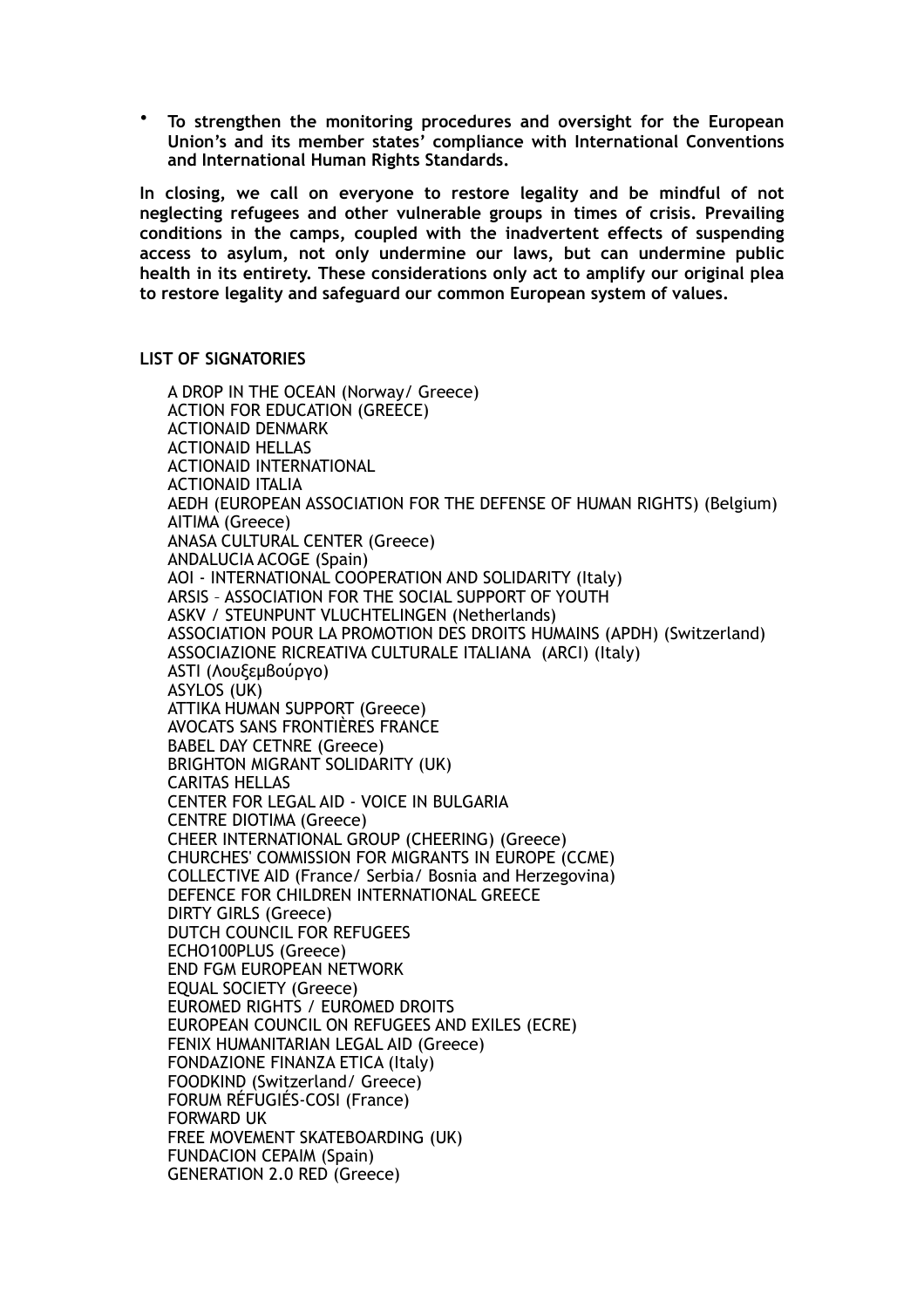CHURCHES' COMMISSION FOR MIGRANTS IN EUROPE (CCME) GAMS (Belgium) GCAP GREECE GREATER MANCHESTER IMMIGRATION AID UNIT (GMIAU) (UK) GREEK COUNCIL FOR REFUGEES (GCR) GREEK FORUM OF MIGRANTS GREEK FORUM OF REFUGEES HELLENIC LEAGUE FOR HUMAN RIGHTS (HLHR) HELLENIC PLATFORM FOR DEVELOPMENT HELP REFUGEES / CHOOSE LOVE (UK) HIAS GREECE HUBB - HUMANS BEFORE BORDERS (Portugal) HUMANRIGHTS360 (Greece) HUMAN RIGHTS WATCH (HRW) I AM YOU HUMANITARIAN AID (Greece) INDIGO VOLUNTEERS (UK) ΙNITIATIVE FOR THE DETAINEES' RIGHTS (Greece) INSTITUTE OF RACE RELATIONS (UK) INTACT (Belgium) INTEREUROPEAN HUMAN AID ASSOCIATION GERMANY E.V. (Greece) INTERNATIONAL CENTRE FOR ERITREAN REFUGEES AND ASYLUM SEEKERS (ICERAS) INTERNATIONAL RESCUE COMMMITTEE (IRC) INTERSOS HELLAS INTERSOS ORGANIZZAZIONE UMANITARIA ONLUS (Italy) ITALIAN COUNCIL FOR REFUGEES JESUIT REFUGEE SERVICE GREECE (JRS GREECE) JRS – PORTUGAL KHORA COMMUNITY CENTRE ATHENS (Greece) KITRINOS HEALTHCARE (Greece) LAW CENTRES NETWORK (UK) LEEDS NO BORDERS (UK) LEGAL CENTRE LESVOS (Greece) MEDECINS DU MONDE – GREECE (MDM - GREECE) MELISSA NETWORK (Greece) MIGRANT VOICE (UK) MOBILE INFO TEAM (Greece) MOSAICO-AZIONI PER I RIFUGIATI (Italy) MOVIMENTO DI COOPERAZIONE EDUCATIVA (MCE) (Italy) NETWORK FOR CHILDREN'S RIGHTS (Greece) NORWEGIAN CENTRE AGAINST RACISM NORWEGIAN ORGANISATION FOR ASYLUM SEEKERS (NOAS) ODYSSEA (Greece) OMANIAE VZW (Belgium) ONE HAPPY FAMILY (Greece) ORGANIZATION EARTH (Greece) OXFAM PAMPIRAIKI SUPPORT INITIATIVE FOR REFUGEES & MIGRANTS (Greece) PAR - PLATAFORMA DE APOIO AOS REFUGIADOS (Portugal) PLATFORM FOR INTERNATIONAL CO-OPERATION ON UNDOCUMENTED MIGRANTS (PICUM) PHYSICIANS FOR SOCIAL RESPONSIBILITY (Finland) PROJECT ARMONIA (Greece) QUAKER ASYLUM AND REFUGEE NETWORK (QARN) (UK) REFOCUS MEDIA LABS (Poland/ Greece) REFUGEE LEGAL SUPPORT (RLS) (Greece) REFUGEE RIGHTS EUROPE (RRE) REFUGEE SUPPORT AEGEAN (RSA) (Greece)